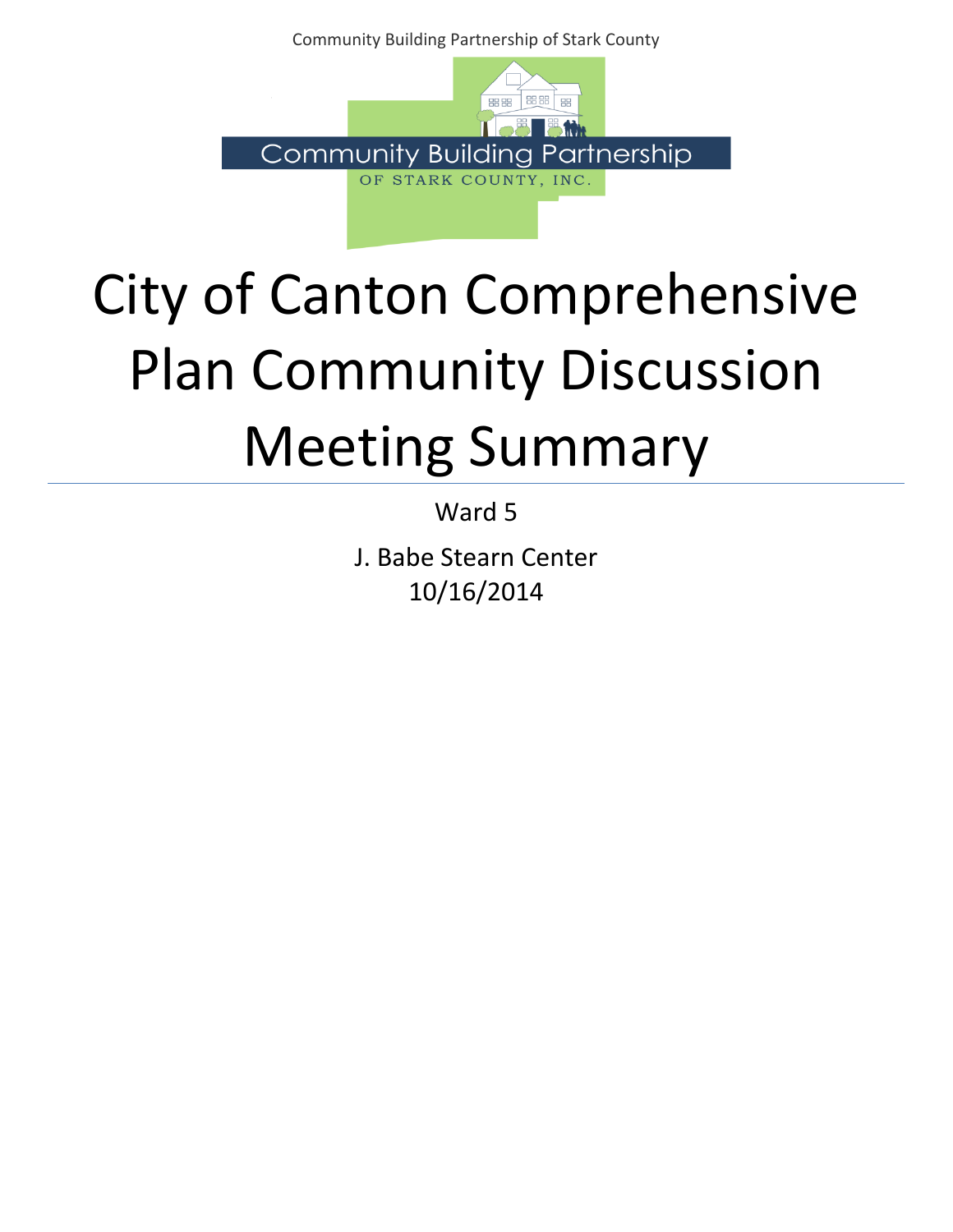

We're planning on a Better Canton. Come join us – be part of making Canton a Better Community

# CANTON COMPREHENSIVE PLAN

The City of Canton is embarking on developing a new Comprehensive Plan to guide it into the future. The last one in Canton was 50 years ago. YOUR input and participation are key to creating a Plan we can ALL support. Join your neighbors at one of the scheduled Ward – based meetings this fall and hear the initial findings of the consultant team hired to help our community craft its Plan. These meetings will focus on data, demographics, and analysis from our consultants and YOUR feedback regarding this information.

Please join your Ward 5 Council Member Kevin Fisher and your neighbors as we discuss the "State of Canton" with czb consultants. These meetings will be designed to convey important baseline information, give participants a chance to ask questions to better understand the information and its importance, and give participants a chance to convey information and ideas to planning consultants about what they feel needs to be included in the plan.



czb

Community Building Partnership These Community meetings are sponsored by

601 Cleveland Ave. NW, Canton, Oh 44709 / (330) 458 – 0962

SAVE THIS DATE All are welcome – Attend a meeting that is convenient to you

Ward 5 Community Discussion Will Take Place On Oct. 16 @ 6:00 p.m.

Meeting will be held at the J. Babe Stearn Community Center 2628 13th St. SW Canton, Oh 44710

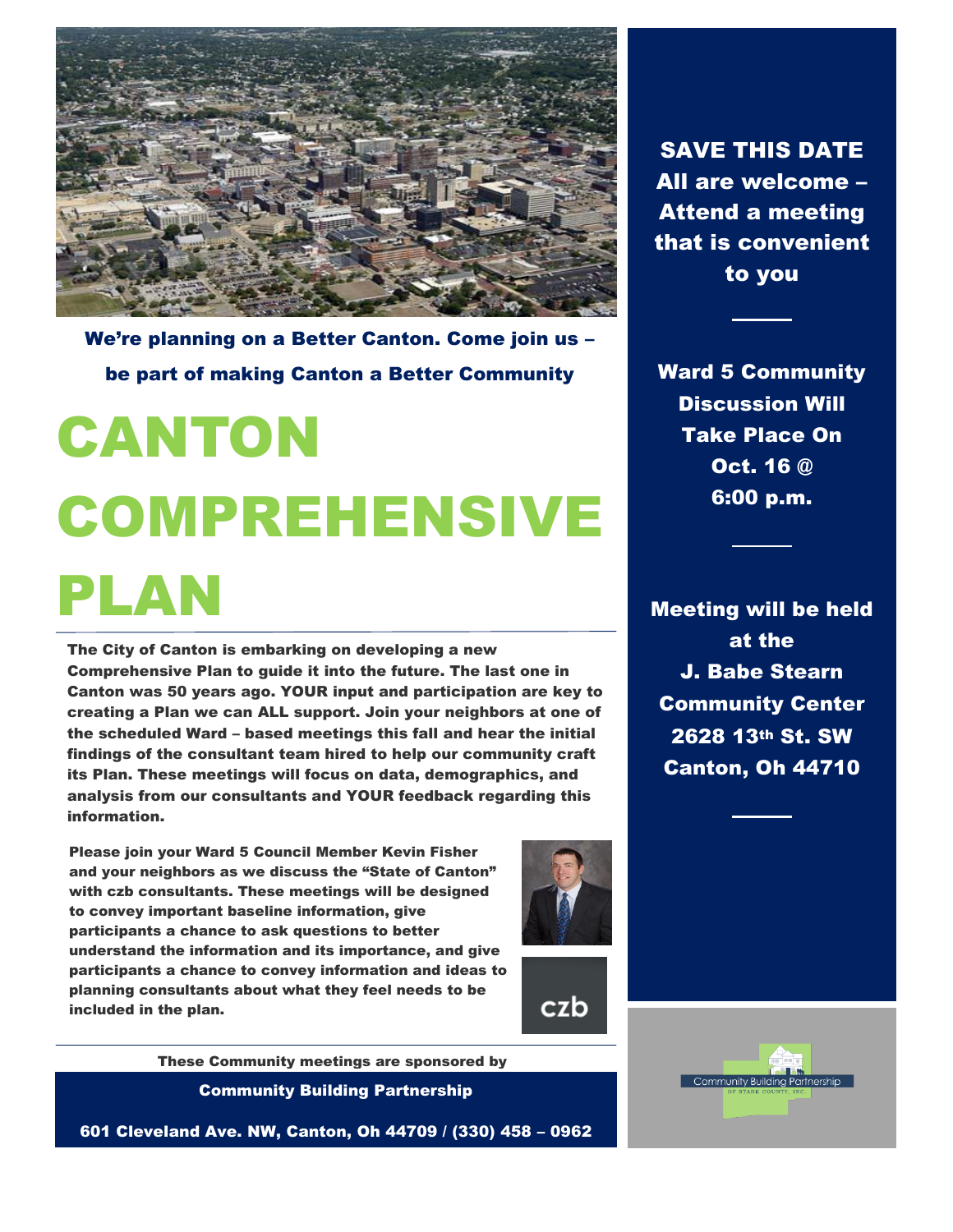## **City of Canton Comprehensive Plan Community Discussion Meeting Summary**

## **Program Summary**

The Canton Comprehensive Plan is a community-driven process where the Canton Steering Committee leads the community's effort to set priorities, support local values, and provide the general direction of the Plan. In an effort to support this approach, Community Building Partnership (CBP) was contracted to sponsor a series of community meetings to solicit input, feedback, and advice from community residents from all walks of life. Utilizing the City's ward system to ensure geographic coverage of the entire City, nine community meetings were conducted during the months of September and October 2014. All meeting were open to all residents regardless of location.

Joining CBP in conducting these meetings was David Boehlke and Stephanie Barnes-Simms from the czb consulting group. Each meeting was organized in a similar manner and with a uniform agenda including:

- Introductions and Welcome by the Ward council member and Mayor, when present;
- A presentation on Comprehensive Planning and Comprehensive Plans, presented by Stephanie Barnes-Simms, focused on the 3 major traits of Comp Plans: a) being community-driven; b) based upon current reality; and c) built-in flexibility to deal with changes in the future.
- A significant presentation on the current reality in Canton by reviewing the initial data as gathered by the czb consulting group team since mid-summer was presented by David Boehlke.
- Three group exercises to solicit feedback, input, priority-setting recommendations, and "specialness" of Canton allowed for uniform/consistent participation at each meeting and provided written, direct community content for consideration by the Steering Committee.

The czb/Canton website http://czb.org/city-of-canton-ohio/ (password: canton5) contains video recordings of each meeting for public review, the PowerPoint presentation on Comprehensive Planning and the Initial Data as presented at each meeting, and the group exercise responses, which are tabulated below.

## **Participants**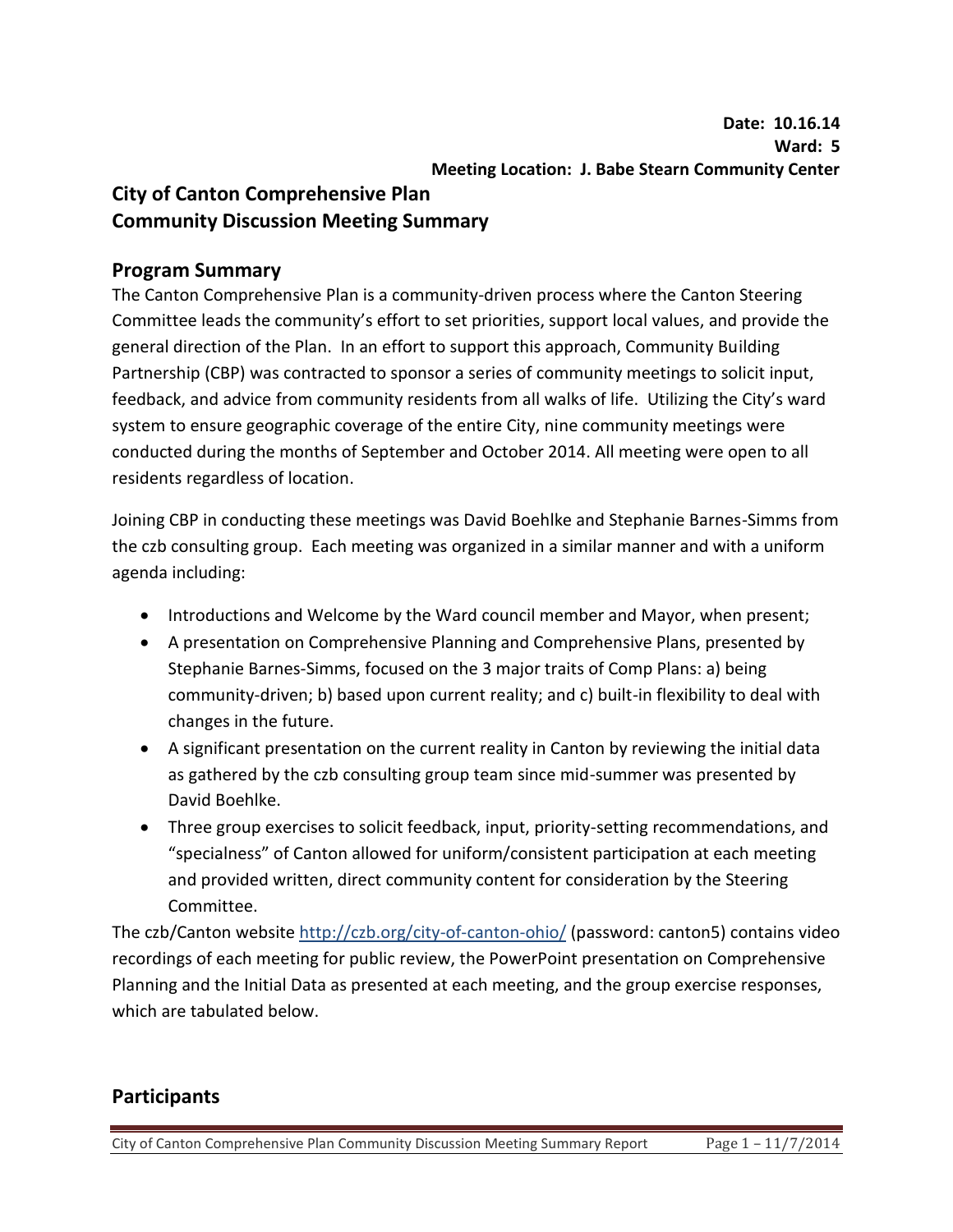Number in attendance: 62 Number of sign-ins: 54 From Completed Worksheet(s):

| <b>Resident</b> | <b>Business Owner</b> | <b>ether</b> |
|-----------------|-----------------------|--------------|
|                 |                       |              |

#### **Question #1: What stood out for you from the data overview?** (Total # of Responses = 49)

- 10 Poverty
- 13 Housing
- 11 Population loss/decline
- 0 Jobs/Business
- 0 City/County Comparison(s)
- 5 Overall negative
- 6 Overall positive
- 0 Nothing/already familiar
- 4 Misc/Other

#### **Question #2**

The planning process begins with an assessment of what's working, what's not working, who's moving in, who's moving out, what are properties worth, how are businesses doing and what kind of physical and financial shape is the city in. Statistical data can help with that assessment but it cannot tell the entire story. E.g. student teacher ratios won't tell us if parents feel that students are getting a good education. Data on downtown retail sale won't tell us if residents feel that the downtown is making a comeback. **Based on your experience, what would you add to the story of the City of Canton's current reality? What part of the story of what's working and not working are we missing?** 

What's working? (Total # of Responses = 59)

- 34 Community/economic development
	- (e.g.,HOF, downtown restaurants, cultural events, etc.)
- 14 City government/city services/land bank
- 2 Social service organizations/institutions/nonprofits
- 8 People/community participation/neighborhood associations
- 1 Housing/real estate/homeownership/rentals
- 0 Misc/other

What's not working? (Total # of Responses = 62)

- 12 Poor/ineffective community/economic development
- 22 City government/city services/land bank
- 1 Social service organizations/institutions/nonprofits
- 11 People/community participation/neighborhood associations
- 13 Housing/real estate/homeownership/rentals
- 3 Misc/other

## **Question #3**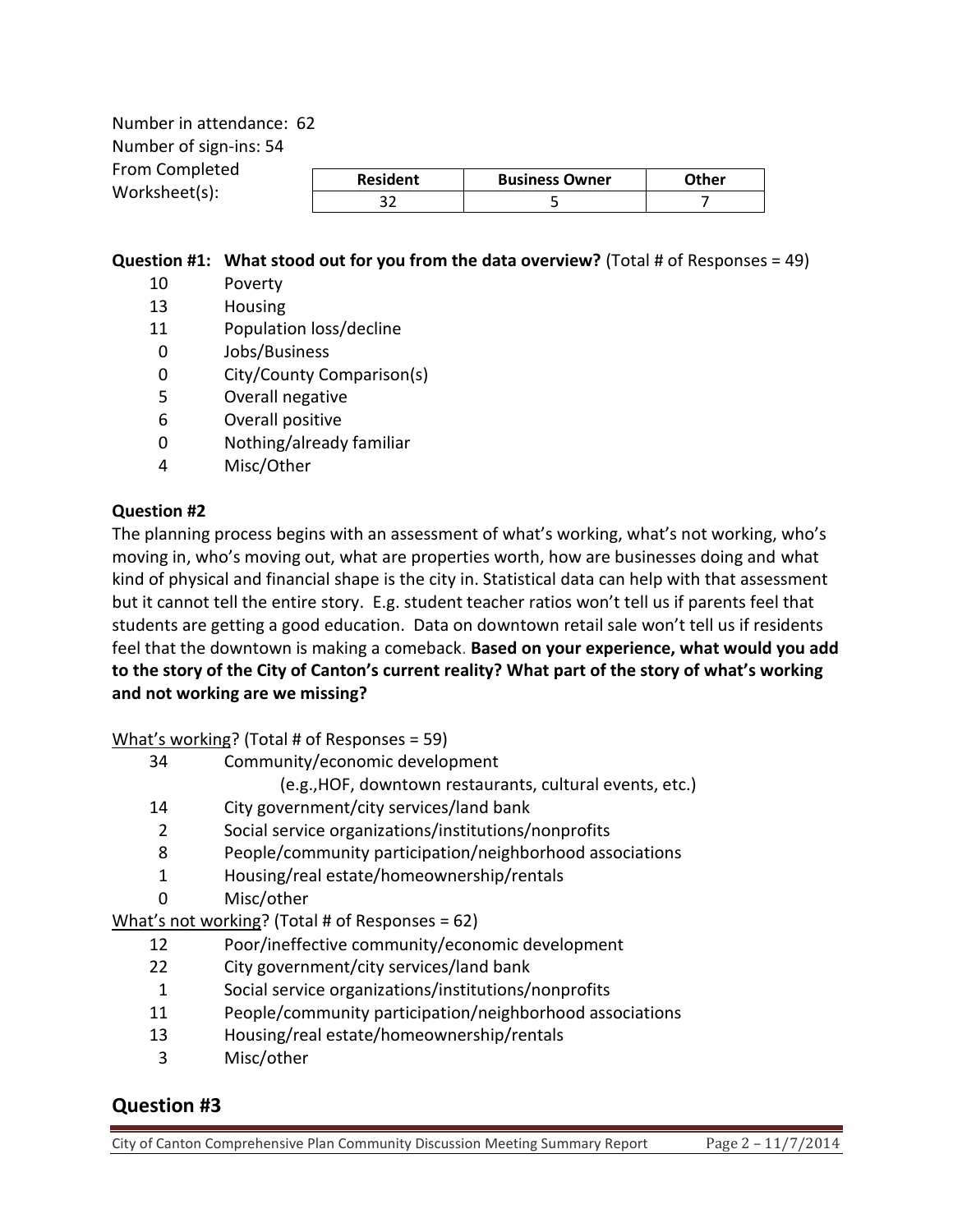One of the goals of the comprehensive plan is to set Canton on the course of being a livable city, with a viable economy and the ability to pay its bills. Given limited resources, the Steering Committee will need to set some priorities.

**Circle the five (5) factors** that you think are the **MOST important** to focus on in making Canton a livable city in the future. Not seeing something that you think is important? Add it to the list! **Cross through the five (5) factors** that you think are **LEAST IMPORTANT** to focus on in making Canton a livable city in the future.

**MOST important** (Total # of Completed Worksheets = 42)

Better open space (parks and other public spaces)

| 6              | Expanded arts, culture, and entertainment         |  |  |
|----------------|---------------------------------------------------|--|--|
| 21             | Well-maintained streets and infrastructure        |  |  |
| 22             | Better access to good employment                  |  |  |
| 3              | More sports and recreation facilities             |  |  |
| 3              | Broader range of housing choices                  |  |  |
| 3              | Access to good restaurants                        |  |  |
| $\overline{2}$ | Strong library system                             |  |  |
| 6              | Improved shopping options in Canton               |  |  |
| 5              | More marketing of Canton's attractions            |  |  |
| 8              | Good access to health services                    |  |  |
| 18             | <b>Excellent school performance</b>               |  |  |
| 22             | <b>Removal of vacant and blighted houses</b>      |  |  |
| 4              | Fewer one-way streets                             |  |  |
| 12             | More code enforcement and better zoning           |  |  |
| 6              | Better downtown parking                           |  |  |
| 12             | Improved rental properties                        |  |  |
| 15             | Better relations between residents and the police |  |  |
| 4              | Improved fire/emergency services                  |  |  |
| 12             | Stronger neighborhood associations                |  |  |
| 3              | Cleaner air and lower levels of pollution         |  |  |
| 5              | Better socioeconomic mixing of people             |  |  |
| 1              | More involvement with local colleges/universities |  |  |
| 1              | Expanded public transportation                    |  |  |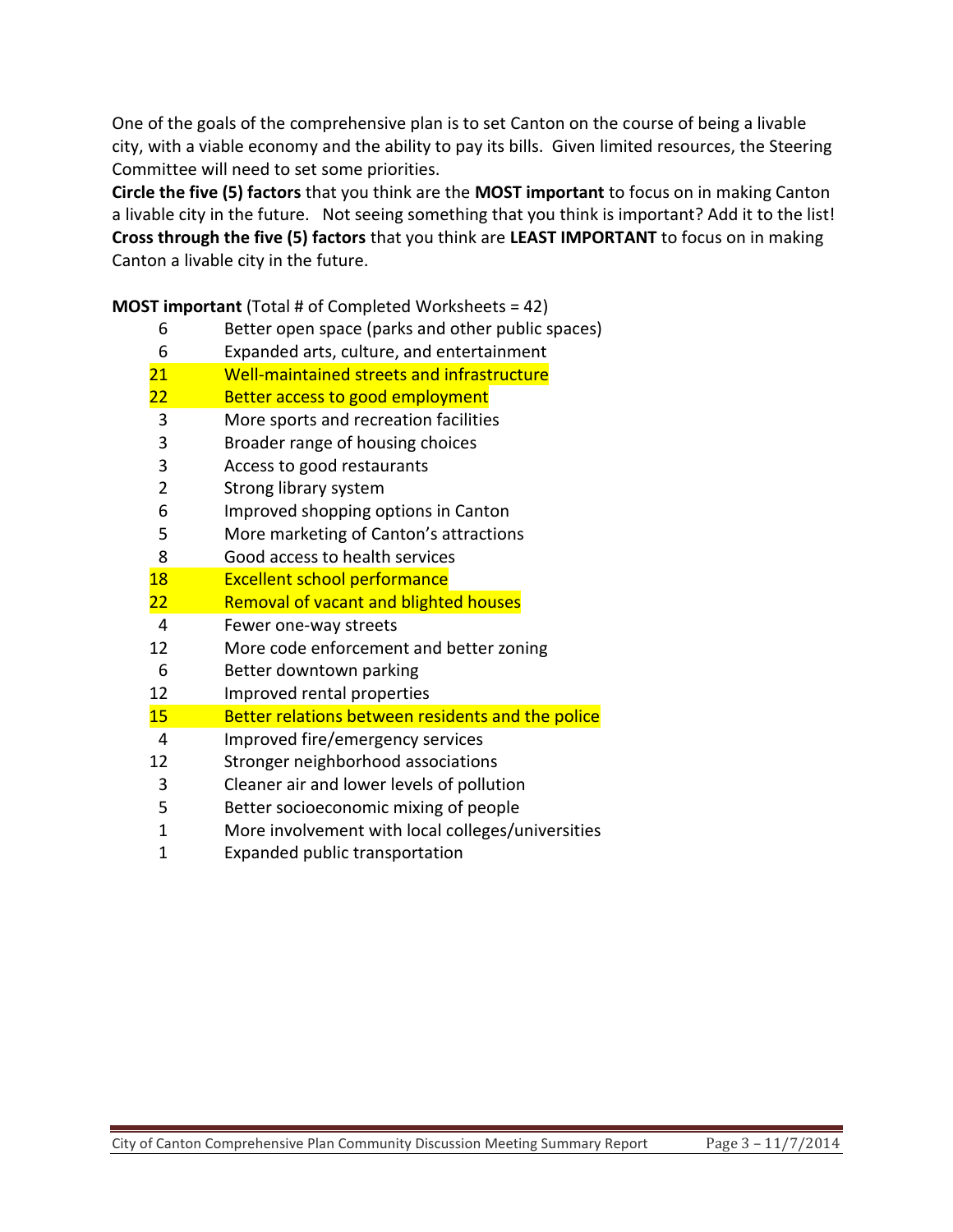#### **LEAST important**

- 10 Better open space (parks and other public spaces)
- 9 Expanded arts, culture, and entertainment
- 0 Well-maintained streets and infrastructure
- 0 Better access to good employment
- 12 More sports and recreation facilities
- 5 Broader range of housing choices
- 16 **Access to good restaurants**
- 8 Strong library system
- 13 Improved shopping options in Canton
- 2 More marketing of Canton's attractions
- 2 Good access to health services
- 1 Excellent school performance
- 1 Removal of vacant and blighted houses
- 21 Fewer one-way streets
- 5 More code enforcement and better zoning
- 13 Better downtown parking
- 0 Improved rental properties
- 2 Better relations between residents and the police
- 4 Improved fire/emergency services
- 2 Stronger neighborhood associations
- 11 Cleaner air and lower levels of pollution
- 10 Better socioeconomic mixing of people
- 8 More involvement with local colleges/universities
- 8 Expanded public transportation

Written responses added to the list:

I'm selling my home and moving!

Repair streets

Encourage neighbors to maintain their properties

Less drive thru (liquor) businesses – esp. in residential neighborhoods

Stop selling historical buildings in Canton to new/incoming businesses

Include taxes for new businesses and not to exclude or waive their taxes

Schools need to go back to the 3 Rs. There is so much chaos to the learning process!

Annexation – we need to expand

More educated work force

Less divisive and contentious interaction between council & the mayor

Recruit more businesses and restaurants to SW

Helping elderly keep houses; helping elderly maintain homes

Marketing vacant lots to abutting properties

Nothing about churches or God!

Nothing about CIRV/gangs/boots on the ground!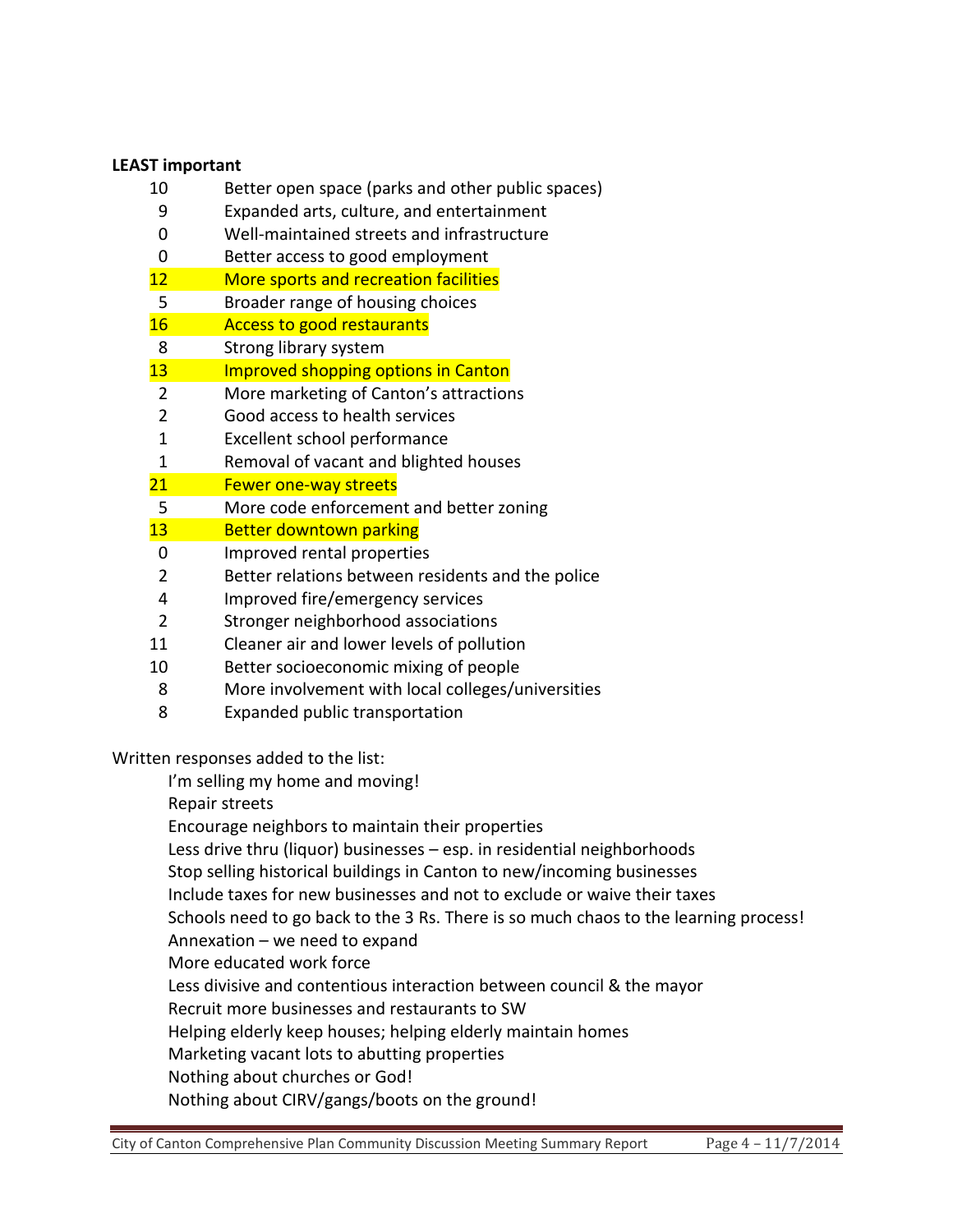Hate Belden Village! Assistance w/fixing up housing rentals and residence Increased patrols – crime concerns reason most flock to burbs No large busses with few passengers! Better jail facilities for Canton to have access to and prevent crime 150,000 of the 350,000 for potholes and salt for roads

### **Please Tell Us What's Special About Canton** (Total # of Responses = 80)

| 0  | Architecture          | 2              | Hospitals             |
|----|-----------------------|----------------|-----------------------|
| 3  | Arts & Culture        | 1              | Nonprofits            |
| 8  | Attractions           | 6              | Parks                 |
| 20 | <b>Businesses</b>     | 4              | People                |
| 4  | Churches              | 5              | Personal              |
| 2  | <b>City Services</b>  | $\overline{2}$ | <b>Physical Space</b> |
| 6  | <b>City Strengths</b> | 10             | Places                |
| 5  | Education             | 2              | Sports                |
|    | Government            |                |                       |

Detailed listing of items; multiple mentions are tallied in parentheses.

| 55th St. Winery                 | Malone University (2)         |  |
|---------------------------------|-------------------------------|--|
| <b>Access to City Services</b>  | McKinley High School (2)      |  |
| Arts                            | McKinley Monument (2)         |  |
| Aultman Hospital                | Mercy Hospital                |  |
| Baker's                         | Muggswigz Coffee & Tea (2)    |  |
| Bender's Tavern                 | Museums and attractions       |  |
| <b>Bitner</b>                   | My business                   |  |
| <b>Calzinos Pizza and Wings</b> | My dad - Mr. Fisher           |  |
| Canton (3)                      | My family (2)                 |  |
| Church (2)                      | My little backyard            |  |
| <b>City Services</b>            | Neat shops                    |  |
| Downtown (3)                    | Neighborhood (6)              |  |
| Downtown revival                | Neighborhood, close proximity |  |
| <b>Fawcett Stadium</b>          | <b>Niceness</b>               |  |
| First Friday's                  | Old Lincoln High              |  |
| Garaux park                     | Park                          |  |
| God, Church, Choir              | Parks and rec (2)             |  |
| Heggy's $(2)$                   | Patricia Millsap's - Linger   |  |
| Helping homeless and hurt       | Patrick's Drive-In            |  |
| Highway system - ease of access | <b>Players Guild</b>          |  |
| HOF(5)                          | Police Chief                  |  |
| J. Babe Stearn Center           | Refinery                      |  |
| Kennedy's Bar B Que             | Restaurants (2)               |  |
|                                 |                               |  |

City of Canton Comprehensive Plan Community Discussion Meeting Summary Report Page 5 - 11/7/2014